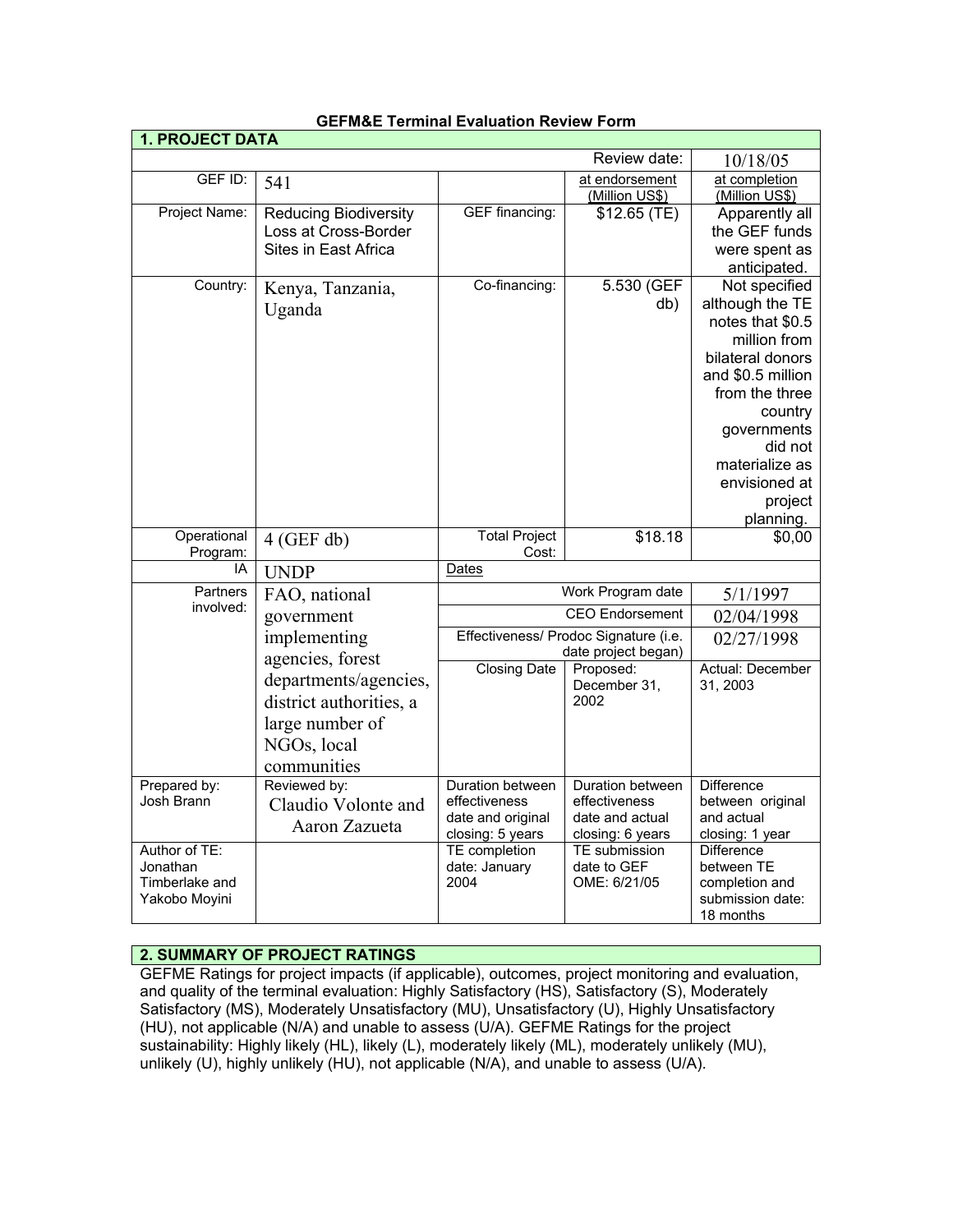Please refer to document "Ratings for the achievement of objectives, sustainability of outcomes and impacts, quality of terminal evaluation reports and project M&E systems" for further definitions of the ratings.

|                | Last PIR | IA Terminal Evaluation  | Other IA<br>evaluations if<br>applicable (e.g.<br>OED) | <b>GEFME</b> |
|----------------|----------|-------------------------|--------------------------------------------------------|--------------|
| 2.1 Project    | N/A      | See below.              |                                                        | U/A          |
| impacts        |          |                         |                                                        |              |
| 2.2 Project    | S        | S given for             |                                                        | S            |
| outcomes       |          | "Outcomes/Achievements" |                                                        |              |
| 2.3 Project    | N/A      | HS.                     |                                                        | S            |
| sustainability |          |                         |                                                        |              |
| 2.4 Monitoring | N/A      | <b>MS</b>               |                                                        | U            |
| and evaluation |          |                         |                                                        |              |
| 2.5 Quality of | N/A      | N/A                     |                                                        | MS(4.2)      |
| the evaluation |          |                         |                                                        |              |
| report         |          |                         |                                                        |              |

Should this terminal evaluation report be considered a good practice? **NO** Why? **There is no final accounting of project finances at project end (final co-financing, GEF \$ used); there is some confusion between outcomes and impacts, and impacts are not rated distinctly from outputs and outcomes.**

# **3. PROJECT OBJECTIVES, EXPECTED AND ACTUAL OUTCOMES**

## **3.1 Project Objectives**

• **What are the Global Environmental Objectives? Any changes during implementation?**

"To reduce the rate of loss of forest and wetland biodiversity in specific cross border sites of national and global significance in East Africa", there are two Immediate Objectives: (a) To establish an enabling environment that allows local sectoral and development agencies as well as local communities to promote the sustainable use of biodiversity resources; and (b) Resource demands brought into balance with supply at key resource sites. The Immediate Objectives are couched more in terms of utilisation and development than conservation." (TE)

• **What are the Development Objectives? Any changes during implementation?**

**According to the project document the development objectives are listed as the same as the environmental objectives, with the following immediate objectives:** 

**Immediate Objective A:** To establish an environment around the cross-border sites where local agencies and communities can promote sustainable use of biodiversity.

**Immediate Objective B:** To bring into balance the demand and supply of natural resource products, including biodiversity, at the cross-border sites.

**3.2 Outcomes and Impacts**

• **What were the major project outcomes and impacts as described in the TE?**

**According to the TE, "The project registered many achievements, but it cannot say with any high level of confidence that it met all its objectives. While impacts on biodiversity are difficult to determine, what can be stated categorically is that the interventions targeting the 'D' aspects of the ICD approach succeeded, for example water sources were developed and improved cooking stoves were adopted."** 

**To measure the project's impact on biodiversity, apparently instead of direct environmental monitoring the project attempted to use the Threat Reduction**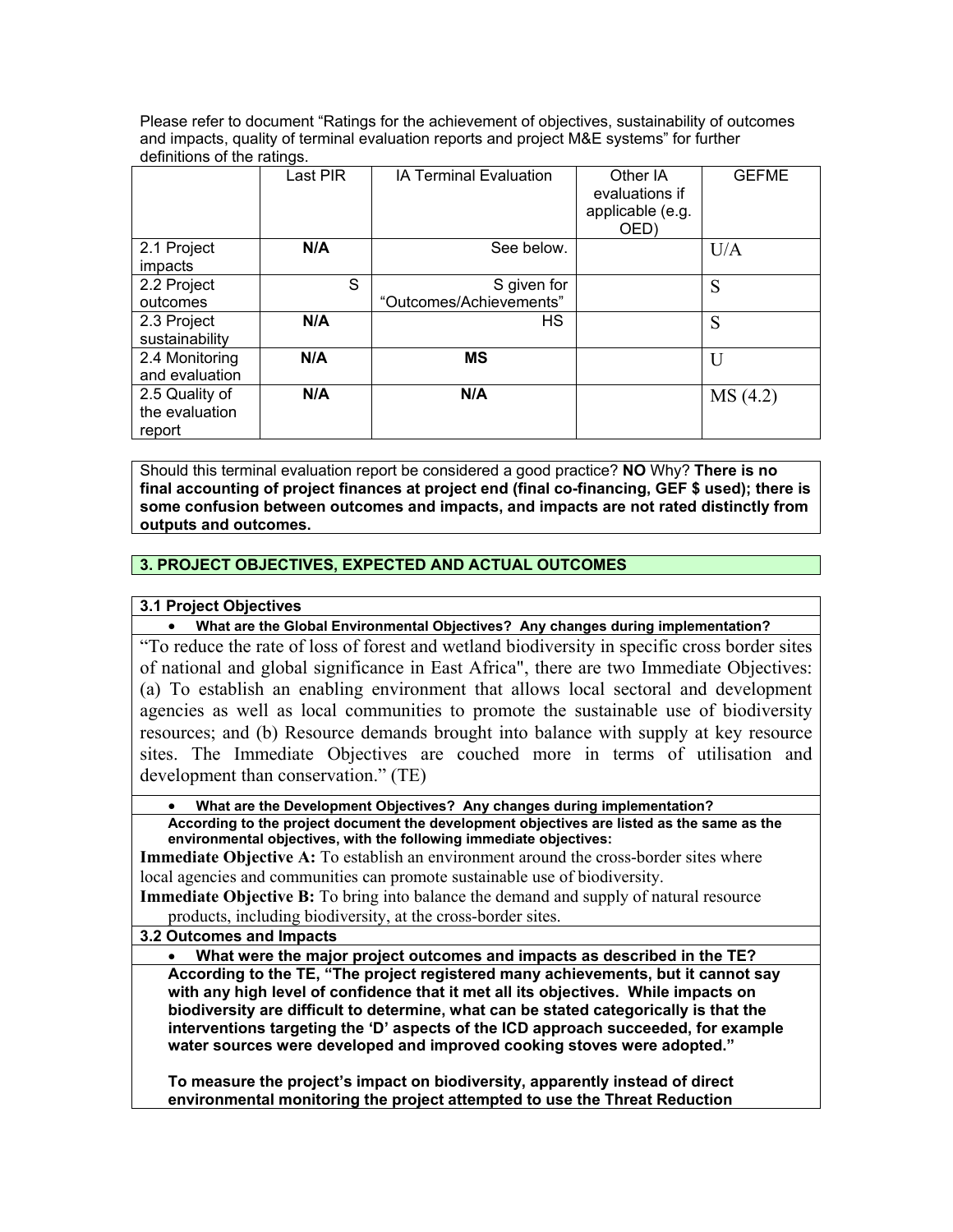**Assessment methodology to gauge impact over time. However, according to the TE, "Unfortunately this was not done rigorously and consistently enough across the project sites to give an unambiguous answer. Anecdotal evidence suggests threats and levels of unsustainable utilization were greatly reduced in many forests, but such anecdotal evidence is unlikely to convince skeptical funding agencies."**

**A table is given in the TE which summarizes the "achievements". Against the overall objective of reducing the rate of loss of forest biodiversity in specific cross-border sites, the TE says "Probably achieved, but no objective evidence produced (air photos, consistent TRA). Species loss/gain not recorded." Under immediate objective A – "Enabling environment in place at key cross-border sites which supports the sustainable use of biodiversity" the following notable achievements are listed: "National policies in place with input from the project, but not possible to verify specific project impact"; "Capacity at local level greatly increased. Joint Forest Management plans developed with communities; many strong local Environment Committees." Under immediate objective B – "Resource demands brought into balance with supply at key sites" the following notable achievements are listed: "Many forest management plans in place from 3 countries, with elements of conservation; approved by communities but not yet by Forest Depts"; "Anecdotal evidence on improved regeneration in many forest areas, but not measured."**

**There is not clear information on project achievements or activities with regard to wetlands, which are included in the environmental objective.** 

## **4. GEF OFFICE OF M&E ASSESSMENT**

**4.1 Outcomes and impacts Rating: S** 

- **A Relevance** 
	- **In retrospect, were the project's outcomes consistent with the focal areas/operational program strategies? Explain**

**At the time of project approval the biodiversity focal area operational program strategies were not well developed. The GEF database lists the project as an OP4 project, when it likely should be considered an OP3 (forest ecosystems) project. Project outcomes address forest ecosystems, and in this sense they are consistent with the OP strategies. There is also little doubt about the global significance of the biodiversity found in this region. However, there is a strong "development" component to this project, which seems to have had much more significant outcomes than the "conservation" aspects of the project.** 

#### **B Effectiveness**

• **Are the project outcomes as described in the TE commensurable with the expected outcomes (as described in the project document) and the problems the project was intended to address (i.e. original or modified project objectives)?** 

**Yes, the project appears, for the most part, to have met its objectives as envisioned in the project document. The main difficulty is a lack of a strong monitoring and evaluation system under the project by which to document these results. It may be useful, however, to raise some questions about the assumptions on which the project design was based: although the project appears to have achieved its objectives, it is not clear that this has or will have the desired impact on biodiversity resources in the cross-border sites, since there appear to remain a number of threats to the biological resources targeted by the project. Unfortunately it is nearly impossible to see the impact since the project monitoring and evaluation plan was unsatisfactory. In addition, given the slow response time of biodiversity resources to interventions, it will likely be some time before the full effect of the project can be gauged. This is especially true since the first of the project's immediate objectives was to improve the enabling environment (through policies and management plans and structures). If the enabling environment has in fact been improved, it will be a matter of years before the effects can be seen in the biosphere.**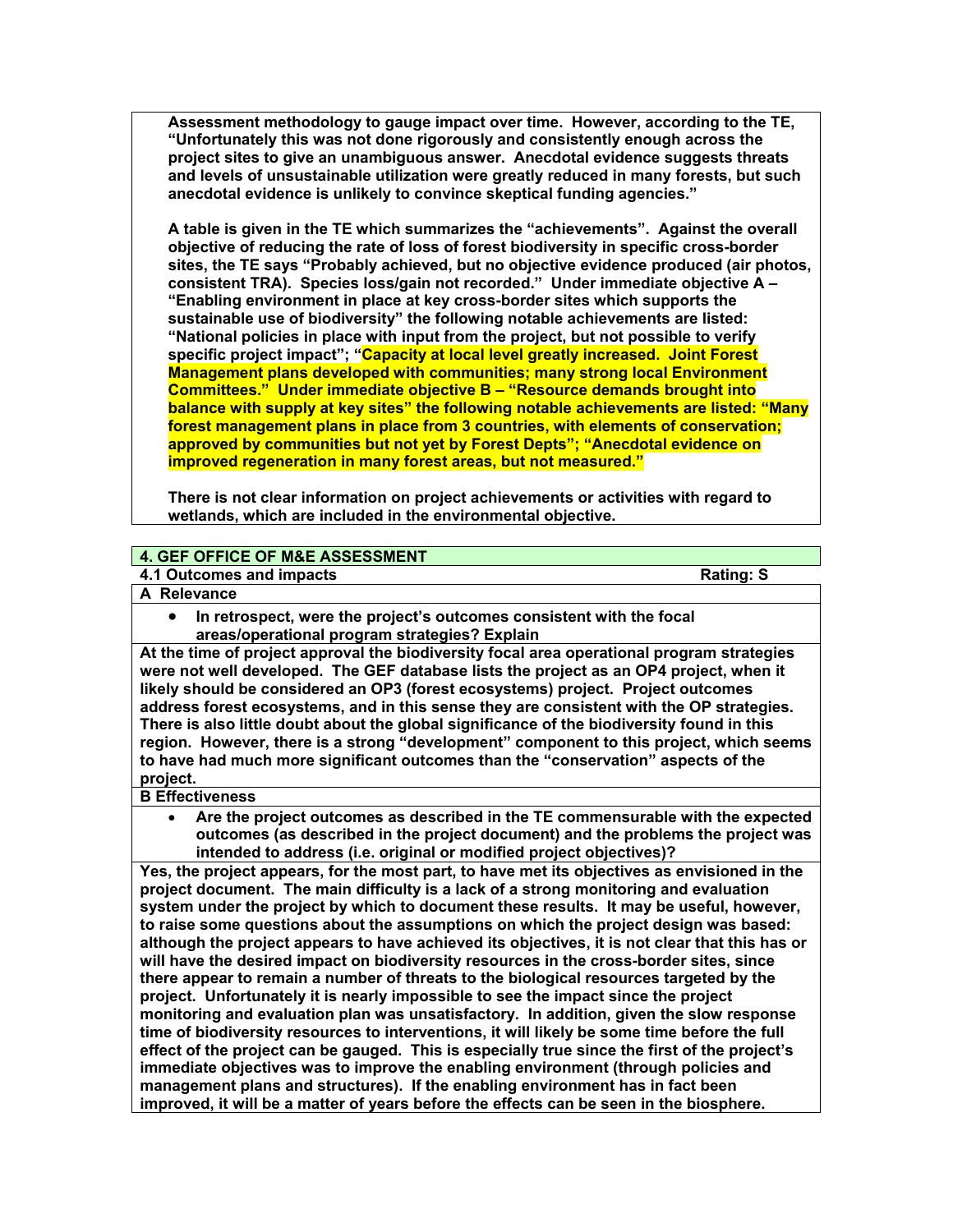#### **C Efficiency (cost-effectiveness)**

• **Include an assessment of outcomes and impacts in relation to inputs, costs, and implementation times based on the following questions: Was the project cost – effective? How does the cost-time Vs. outcomes compare to other similar projects? Was the project implementation delayed due to any bureaucratic, administrative or political problems?**

**The project demonstrated its cost-effectiveness by showing that it did not exceed the funding levels of similar projects in the region. The project ended up disbursing \$2 million/year, which is double the average of GEF biodiversity project (according to the Biodiversity Program Study). However, this anticipated rate of spending may be due to the fact that it was a regional project with 3 countries involved. The TE indicates that there were some problems associated with this rate of spending, but it is not clear what the problems were. The need to slow down the rate of spending to increase effectiveness was apparently the primary reason for the project receiving a one-year no-cost extension. The TE notes that "the project exhibited significant weaknesses with respect to financial control" resulting in project funds being exhausted ahead of schedule in Kenya and Tanzania. However, the TE also notes that there were no negative comments from any of the audits. Additionally, there were some initial difficulties in finding a satisfactory funding disbursement mechanism in Kenya which caused a delay in this country at the beginning of the project, but this was eventually resolved. Also, according to the TE, the FAO regional office in Ghana was responsible for handling many of the administrative aspects of the project. This arrangement did not work well as there were many delays and bureaucratic difficulties. The TE recommends that these arrangements should have been handled by the relevant FAO country offices.** 

**4.2 Likelihood of sustainability.** Using the following sustainability criteria, include an assessment of project sustainability based on the information presented in the TE.

| biopole sustainability based on the implifiation presented in the TE.                                          |             |  |  |
|----------------------------------------------------------------------------------------------------------------|-------------|--|--|
| <b>Financial resources</b><br>A                                                                                | Rating: 4   |  |  |
| There are follow-on financial resources to help to continue supporting project initiatives, although the       |             |  |  |
| majority of these appear to be through additional short-term donor funds or other projects, rather than        |             |  |  |
| through any particular long-term mechanism. The exception to this generality is that apparently some CBOs      |             |  |  |
| have taken over some project initiatives through which these organizations have established or plan to         |             |  |  |
| establish continuous financing, such as through user fees for water supplies put in by the project.            |             |  |  |
| в<br>Socio political                                                                                           | Rating: 5   |  |  |
| Although the project was not specifically targeted towards capacity building, there was some capacity built.   |             |  |  |
| According to the TE, many communities are supportive if not enthusiastic about the JFM and local-level         |             |  |  |
| community forest management institutional structures. Apparently the relevant national-level institutions are  |             |  |  |
| accepting of these arrangements. It is difficult to generalize in this sense given the broad geographic reach  |             |  |  |
| of the project.                                                                                                |             |  |  |
| C<br>Institutional framework and governance                                                                    | Rating: 6   |  |  |
| This was addressed under the first immediate objective of the project. According to the TE, the project        |             |  |  |
| made many positive inroads in this area. Based on the information provided in the TE, this was a strong        |             |  |  |
| point of the project in both Uganda and Tanzania, although less so in Kenya. The project was able to           |             |  |  |
| involve and get buy-in from the government at different levels, and project objectives have been integrated    |             |  |  |
| into institutional management structures. Only time will tell if in the long-run the TE's optimistic views     |             |  |  |
| become reality.                                                                                                |             |  |  |
| Ecological (for example, for coffee production projects, reforestation for carbon<br>D                         |             |  |  |
| sequestration under OP12, etc.)                                                                                | Rating: N/A |  |  |
| Some alternative livelihoods were introduced, although there was apparently a low-level of uptake at the       |             |  |  |
| community level.                                                                                               |             |  |  |
| E Examples of replication and catalytic outcomes suggesting increased likelihood of                            |             |  |  |
| sustainability                                                                                                 | Rating: 5   |  |  |
| There are no specific instances of replication identified, although the TE identifies some components of the   |             |  |  |
| project that may be replicable in other circumstances. The TE indicates that on the whole the overall project  |             |  |  |
| approach would likely not be replicable in other regions because the project was tailored specifically to this |             |  |  |
| region, and grew out of the particular context there. However, the issue of potential replication within the   |             |  |  |
| region is not addressed. The TE does mention a couple of projects that were in some way derived from this      |             |  |  |
| project, but these appear to just be offshoots rather than actual instances of replication. Some of the        |             |  |  |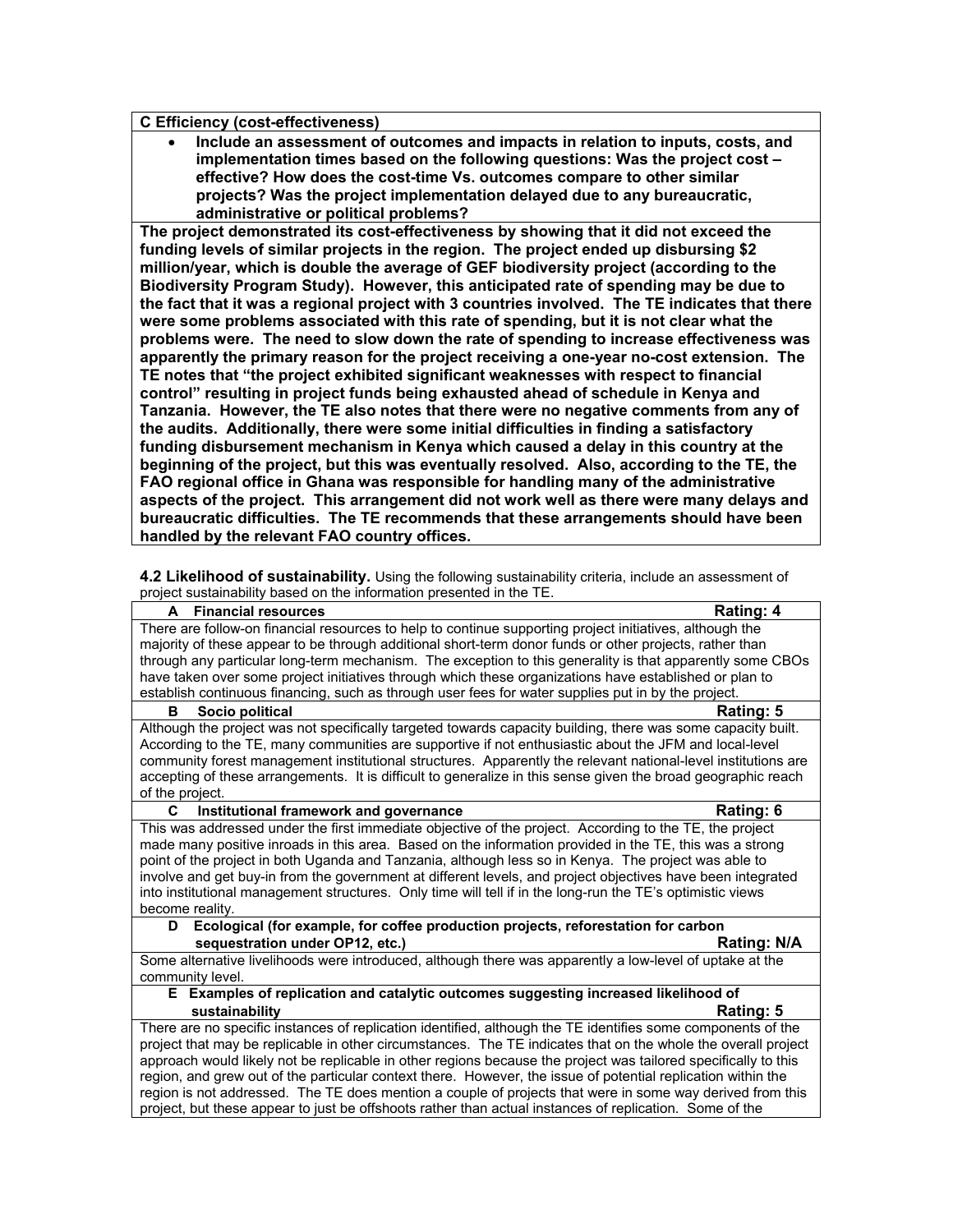successful project approaches, such as the introduction of JFM and community environmental conservation committees could be replicable on other parts of these countries now that this project has developed the potential for these approaches. In addition the TE notes that the Uganda Wildlife Authority is now using TRA methodology as part of its M&E system.

## **4.3 Assessment of the project's monitoring and evaluation system based on the information in the TE**

**A. Effective M&E systems in place: What were the accomplishments and shortcomings of the project's M&E system in terms of the tools used such as: indicators, baselines, benchmarks, data collection and analysis systems, special studies and reports, etc.?** All and the studies and reports, etc.?

As described in the TE, this was the primary shortcoming of the project. There was an attempt at a project M&E system made using the TRA methodology, but this was not applied in a sufficient manner to be useful. Otherwise there was apparently no systematic attempt made at data collection. The indicators initially identified at project planning stage were weak or absent and needed revision later in the project.

**B. Information used for adaptive management: What is the experience of the project with adaptive management?** The control of the control of the Rating: S

According to the TE the project log frame was revised at some point in the project. Also to the credit of the project, some changes were made at the mid-term evaluation.

**Can the project M&E system be considered a good practice? NO**

# **4.4 Quality of lessons**

Weaknesses and strengths of the project lessons as described in the TE (i.e. lessons follow from the evidence presented, or lessons are general in nature and of limited applicability, lessons are comprehensive, etc.)

## **What lessons mentioned in the TE that can be considered a good practice or approaches to avoid and could have application for other GEF projects?**

- A team of committed people with a strong shared vision are central to project success.
- In ICD projects there should be clearly-articulated links between the C (conservation) and the D (development) if the activities are to have a sustained impact on conservation.
- Linkages between forest conservation and water supply are strong in arid and semi-arid pastoral areas. This provides a good entry point for conservation projects, especially those concerning catchment forests.
- NGOs can be effective partners, and can increase project outcome sustainability.
- Clear impact-orientated indicators are needed in a logframe in order to determine conservation impact.
- The provision of baseline data on, for example, forest status and biodiversity, is needed before project interventions start. This should form part of project activities.

**4.5 Quality of the evaluation report** Provide a number rating 1-6 to each criteria based on: Highly Satisfactory = 6, Satisfactory = 5, Moderately Satisfactory = 4, Moderately Unsatisfactory = 3, Unsatisfactory = 2, and Highly Unsatisfactory = 1. Please refer to the "Criteria for the assessment of the quality of terminal evaluation reports" in the document "Ratings for the achievement of objectives, sustainability of outcomes and impacts, quality of terminal evaluation reports and project M&E systems" for further definitions of the ratings.